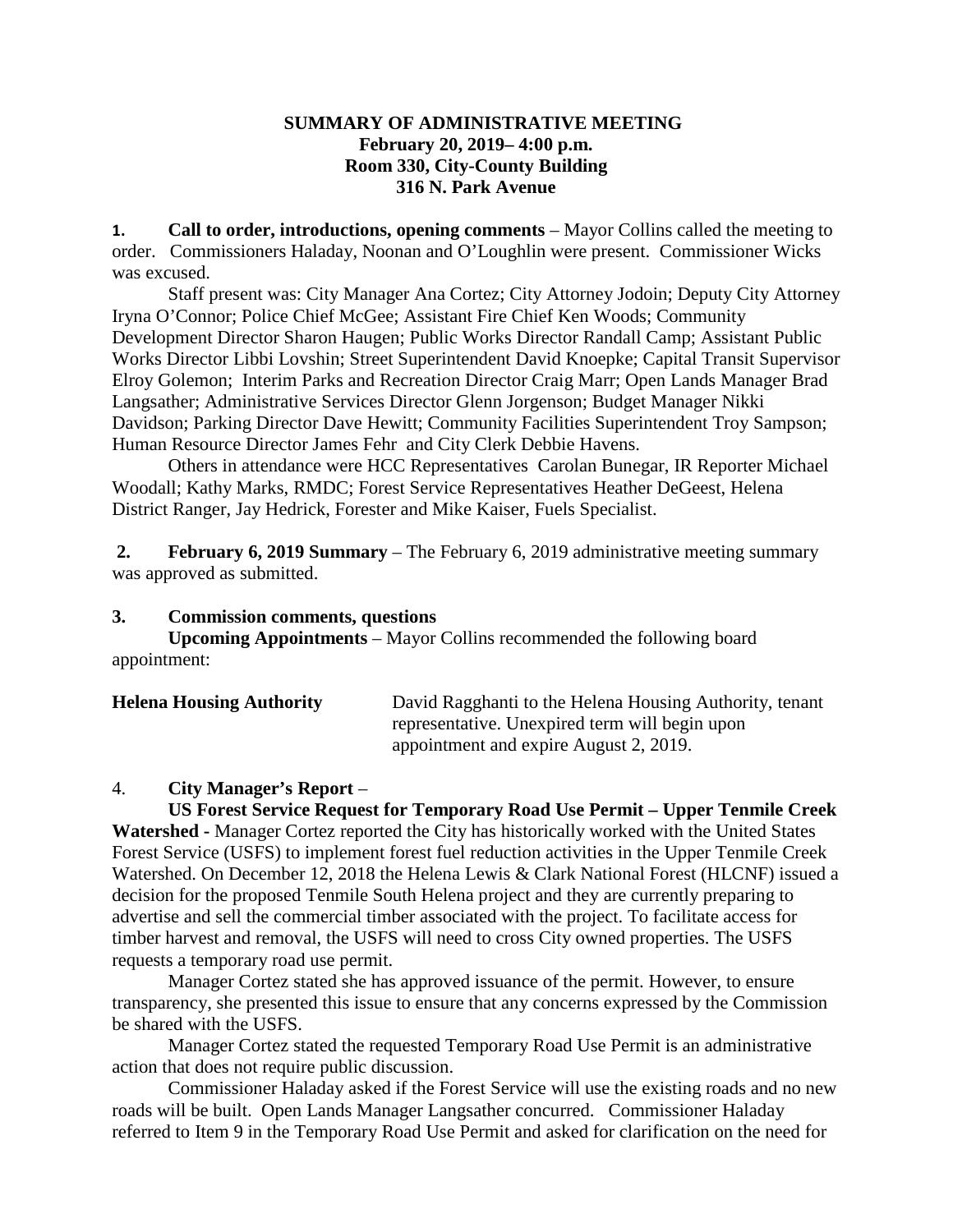Exhibits A3 and A4. Open Lands Manager Langsather explained two of the roads are temporary and the Forest Services has stated when the project is done they will either put the roads in cold storage status or obliterate the roads

Commissioner Noonan thanked the Forest Service representatives for their partnership with the city and the projects that has been completed.

**Sidewalk Snow Removal Program –** Manager Cortez requested policy direction leading to the development of the program that would address seasonal challenges that affect pedestrian safety and accessibility for differently abled individuals. Manager Cortez requested authority to develop a comprehensive approach for addressing snow/ice on sidewalks in the winter and trip hazards in the summer.

If authorized, Manager Cortez would introduce this approach during the budget process and will include a pilot program for November 2019.

Manager Cortez presented additional information on the pilot project, including staffing, scope of service; costs and targeted areas – downtown, safe routes to schools; problems areas and sensitive areas.

Manager Cortez noted street funds could be used to clear sidewalks, per the legal opinion of City Attorney Jodoin. Staff will continue to monitor the pilot program at a maximum cost of \$20,000. The sidewalk pilot program will be consistent with the street snow removal policy. Staff will outreach to the citizens to get their comments on the pilot program.

Mayor Collins asked why the pilot program is starting March 1 and there is the possibility there will be no snow. Manager Cortez noted even if there is no new snow, there will be work to complete to implement the pilot program. Mayor Collins noted the evaluation of the program may have to be done next snow season.

Commissioner Noonan asked if staff could contact agencies that work with the disabled to offer the service to them. Manager Cortez concurred.

Commissioner O'Loughlin asked how the pilot program would relate to the current enforcement plan. What communication will be provided to the property owner and is the plan to provide notice to the property owner and if the city has to clear the sidewalks will the property owner will be assessed the costs. Manager Cortez stated the current policy does not change at all; with the pilot program if the city clears a private sidewalk, the property owner would be charged; however, there are sensitive areas the city would clear.

Commissioner Haladay asked how the ten miles a day was determined and once those identified sidewalks are cleared; would those employees be done. Manager Cortez explained the employees would be expected to clear five miles of sidewalks a day. Commissioner Haladay asked if there has been discussion on flexibility that at any time there are complaints, would the employees be dispatched to clear the sidewalks where the complaints have been filed.

Manager Cortez stated it would be the employee's responsibility to manage the workload. Commissioner Haladay stated we need to be proactive in clearing the sidewalks; however, we need to address the existing problems. Employees need to be responsive to these specific properties where complaints has been filed.

Commissioner Noonan stated one area that is problematic is the Chamber of Commerce Building's sidewalk; if you park in the ADA parking spot on Cruse Avenue, you cannot access the sidewalk.

### **Next Steps:**

**Move forward with the pilot program and report back to the commission with the costs.**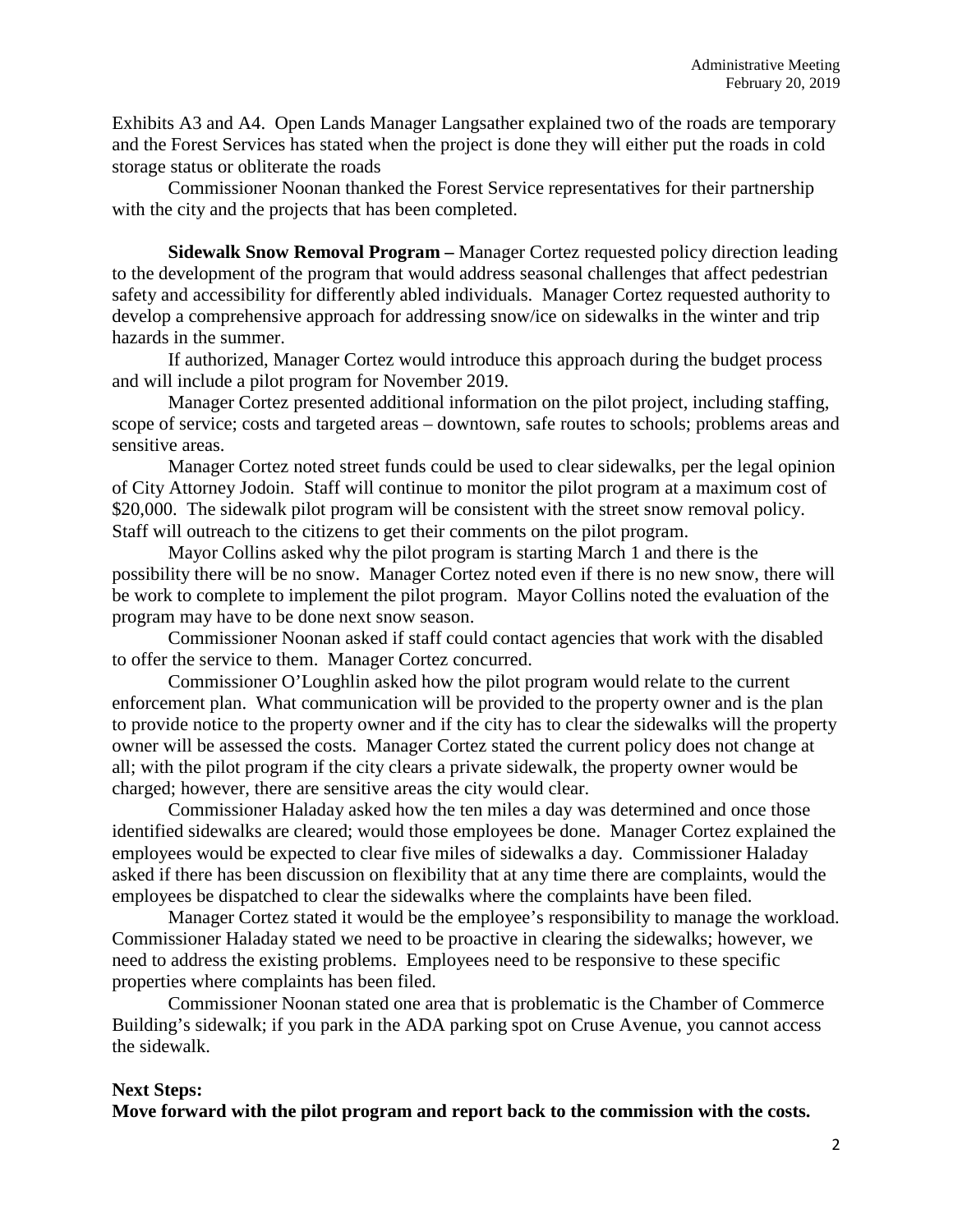## **5. Department Discussions City Attorney**

**Policy Discussion for Disposal of Surplus Real Property** – Attorney Jodoin reported the City does not presently have a written, commission approved policy stating the method for disposing surplus property. Similarly, the City does not have a protocol for determining sale price. All disposals of real property require commission approval pursuant to §1-4-17, Helena City Code, which allows the commission to "sell, lease, or dispose" of real property. The inclusion on the general word "dispose" within the ordinance allows the City to tailor the method of disposal to each property, be it public auction, negotiated sale, donation, or any other method of disposal. The disposal method used may vary depending on the value of the property, expected level of interest, whether there is an interested buyer, or the proposed new use for the property.

Historically, the City Manager has selected the best disposal option for a property, be it auction or direct sale and the amount of such sale price and presented that proposal to the Commission for consideration and ultimate approval.

Given the expected increase in disposals of surplus real property, the City Manager requests policy direction on how the commission would like to proceed with regard to disposal of real property owned by the City. More specifically, if the commission would (1) like to establish a policy for a preferred method of disposal or whether properties should continue to be evaluated on a case by case basis, (2) whether a reserve price must be set attendant to a public auction, and (3) criteria for establishing that reserve price.

A more formalized approach may make it easier for the public to understand the anticipated process for offering input on a proposed real property disposal.

Commissioner Haladay suggested if the commission members have questions on specific surplus properties; rather than create an overarching system, we should address them upfront, discuss what the options are and what is the recommended approach on a case-by-case basis. The commission can then can decide how the property will be disposed of.

Commissioner O'Loughlin concurred with Commissioner Haladay's comments and suggested the commission discuss the individual properties at an administrative meeting, reach a consensus on the process and then move it onto a regular city commission meeting. There was commission concurrence with Commissioner O'Loughlin's comments on the process going forward.

Manager Cortez reviewed the process outlined by Commissioner O'Loughlin.

Commissioner O'Loughlin asked what the status is on the KCAP property. Director Marr stated a live auction set for Thursday, February 28 in Room 426.

## **Public Works**

**Capital Transit Budget –**Director Camp presented the following PowerPoint presentation the Capital Transit Budget.

## **Four Components of the 2020 State-Funding Request**

- 1. 5311 Operating Funds to Operate Fixed & Para-Transit Services
- 2. TransADE Funds to provide transportation for seniors, elderly, and individuals with disabilities.
- 3. Capital Equipment Requests to provide funding for equipment.
- 4. Transportation Coordination Plan to provide greater access to transportation services for people with disabilities, older adults, and individuals with lower incomes.
- 1. **5311 Funding Request**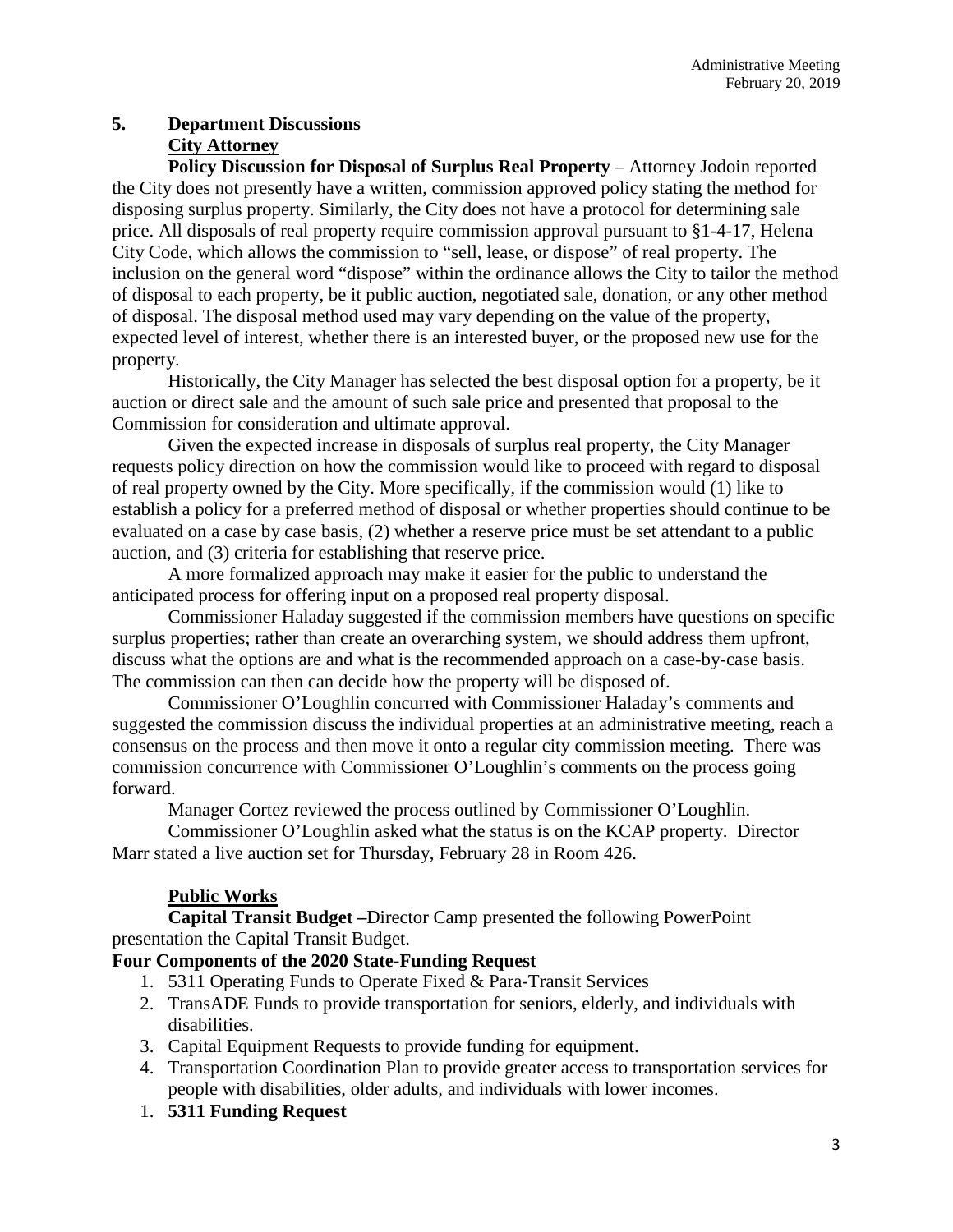- 5311 Operating Funds \$868,810 Provides 80% Operating Revenue
- Federal funds administered by MDT.
- Requires a 20% match (\$173, 762) from General Fund.
- Must be approved by Commission and submitted by  $3/1/2019$
- Staff will be requesting approval to submit for \$868,810 in 5311 Operating Funds at the February 25 Commission Meeting.

## 2. **TransADE Funds - \$86,651**

- Can be used as match for 5311 Funds.
- Reduces City's match to \$87,111 (rather than \$176,762) from General Fund.
- Staff recommends applying the entire \$86,651 to the City's match for the 5311 funds.
- Staff will be requesting approval to submit for \$86,651 in TransADE Funds as a match for the 5311 Funds at the February 25 Commission Meeting.

# 3. **Capital Equipment Requests - \$180,000**

- Requires a 20% match (\$36,000).
- City as Lead Agency may change the ranking order.
- Capital Equipment requests are submitted to the TAC and ranked by the TAC for presentation to the Lead Agency (City).
- The TAC is comprised of representatives of public, private, and non-profit transportation and human-services providers, and other programs sponsored by federal, state, and local agencies.
- Staff is requesting that Commission consider Staff's recommendation for reranking one of the recommendations.
	- o Staff requests that the heating and insulation of the current cold storage building be ranked number 3 rather than number 5 due to the damage incurred by diesel buses when placed in unheated storage.

## 4. **Capital Equipment Request Rankings**

## **Recommended by Staff (Ranking Order)**

- Capital Transit: a 6-14 passenger 1-4 Wheel Chair Position Vehicle, with an estimated cost of \$70,000.
- Capital Transit: a second 6-14 passenger 1-4 Wheel Chair Position Vehicle, with an estimated cost of \$70,000.
- Capital Transit: Heating and insulation to convert cold storage bus barn to warm storage. Estimated cost \$40,000.
- Rocky Mountain Development Corporation (RMDC): a 12 passenger Vehicle with a cost of \$70,000.
- West Mont: a non-ADA 6 replacement minivan with an estimated cost of \$60,000

## **Recommended by Transit Advisory Committee (Ranking Order)**

- Capital Transit: a 6-14 passenger 1-4 Wheel Chair Position Vehicle, with an estimated cost of \$70,000.
- Capital Transit: a second 6-14 passenger 1-4 Wheel Chair Position Vehicle, with an estimated cost of \$70,000.
- Rocky Mountain Development Corporation (RMDC): a 12 passenger Vehicle with a cost of \$70,000.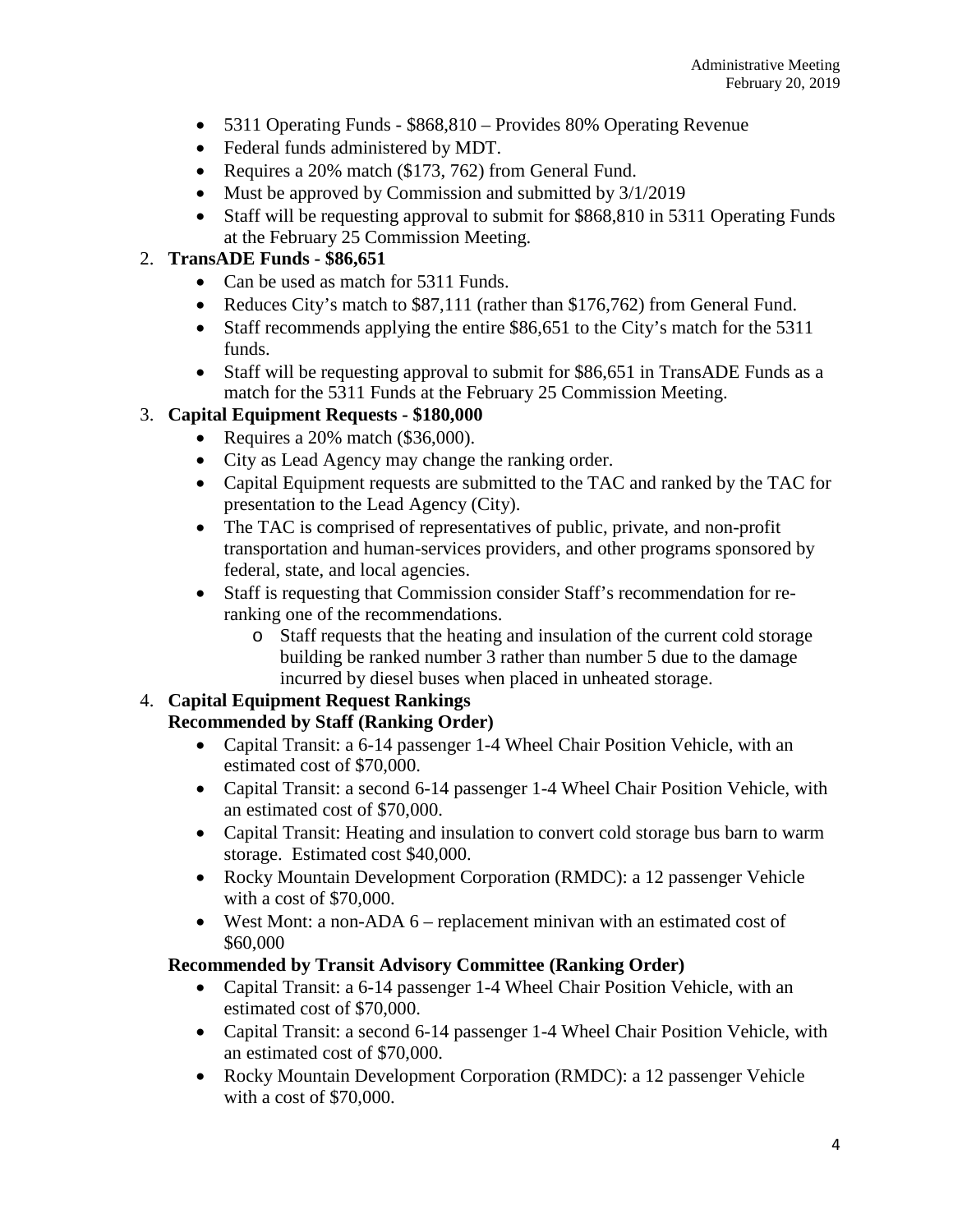- West Mont: a non-ADA 6 replacement minivan with an estimated cost of \$60,000.
- Capital Transit: Heating and insulation to convert cold storage bus barn to warm storage. Estimated cost \$40,000.

## 5. **Capital Equipment Requests - \$180,000**

- Staff requests approval of the Capital Equipment Ranking as recommended by Staff.
- Staff will be requesting approval to submit the Capital Equipment Requests as approved by Commission at the February 25 Commission Meeting.

### 6. **Capital Transit State Funding Requests for FY2020**

| <b>Revenue</b>         |                 |
|------------------------|-----------------|
| 5311 Federal           |                 |
| Award (MDT)            | 868,810         |
| TransADE               |                 |
| Funding (MDT)          | 86,651          |
| <b>Operating Match</b> |                 |
| (City)                 | 87,111          |
| Capital Match          |                 |
| (City)                 | 36,000          |
|                        |                 |
| <b>Total Revenue</b>   | \$<br>1,078,572 |

## **Expenditures**

| <b>Total Expenditures</b> | 1,078,572 |
|---------------------------|-----------|
| Capital                   | 36,000    |
| Operations                | 452,438   |
| <b>Personal Services</b>  | 590,134   |

## **7. Transportation Coordination Plan**

- The Montana Department of Transportation (MDT) requires each transit service area to establish a Transportation Advisory Committee (TAC).
- State of Montana requires all Transit Service Areas to have a Transportation Coordination Plan.
- The Transportation Coordination Plan is developed by the TAC.
- The accepted Coordination Plan is submitted by the City (Lead Agency) as part of the Funding Request.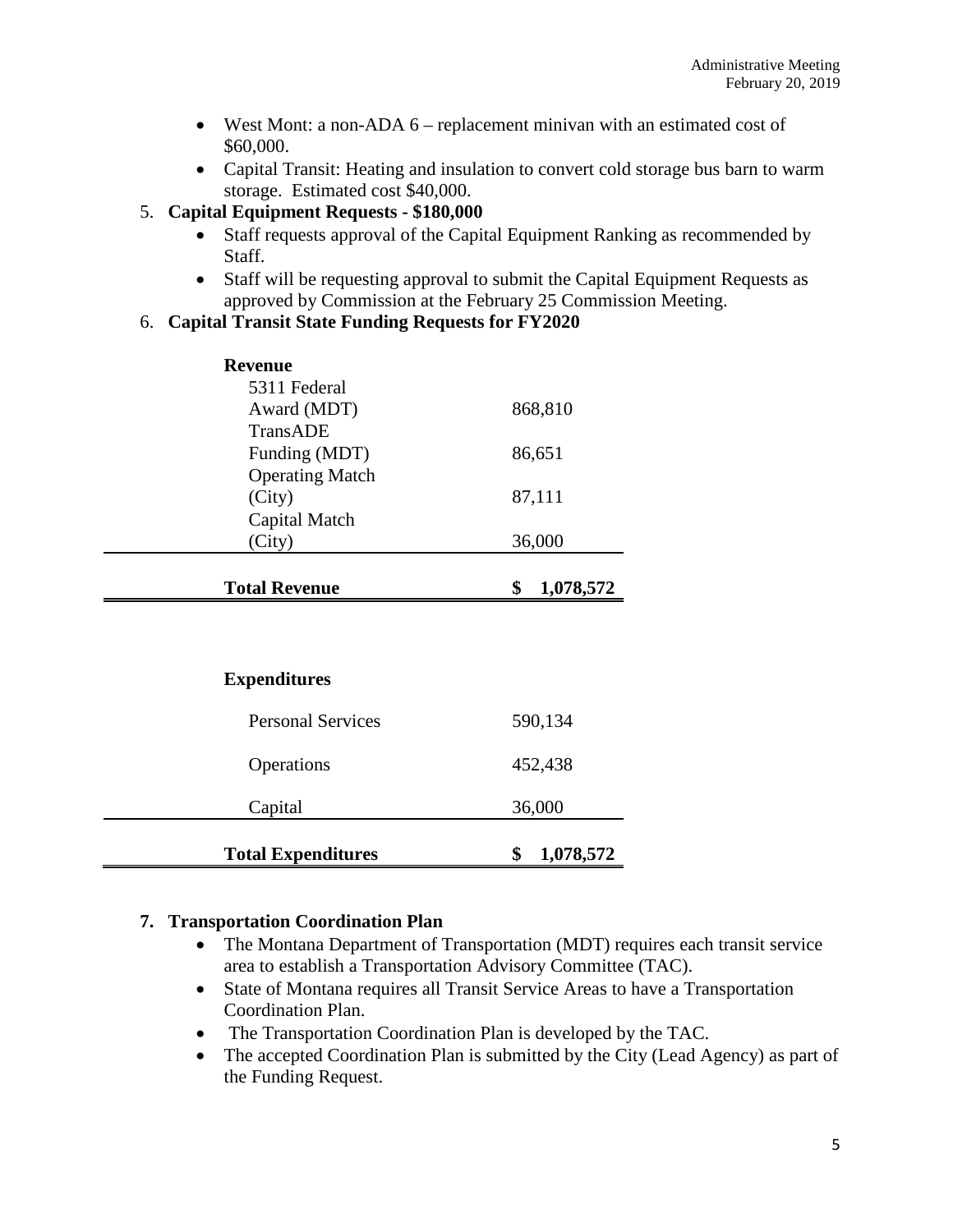- Staff will be requesting Commission acceptance of the Transportation Coordination Plan and permission to submit as part of the grant package at the February 25 Commission Meeting.
- **8. Montana Independent Living Project (MILP) request for TransADE funding from City.**
	- MILP submitted a request to TAC for \$27,000 in TransADE funding from City in order to provide after hours and weekend service via Capital Taxi. The request was supported by TAC for presentation to Commission.
	- Staff will be revamping Transit Service & Structure beginning in FY2020. We must increase service to people with disabilities beyond current Para Transit service.
	- Staff recommends integrating MILP's request into the FY2020 Budget Process.
	- Procurement Processes will be adhered to as part of the integration.
	- Staff is seeking Commission direction on this funding request.

Commissioner O'Loughlin asked how the \$868,810 in operating funds compares to last year. Director Camp stated the amount is approximately \$120,000 higher this year and is the most the city has seen.

Commissioner Noonan asked if the city has any competition for the TransADE funding this year. Director Camp stated there is a request for TransADE funding and he will review it later in the presentation.

Commissioner O'Loughlin clarified with the increase of the 5311 funding, it increases the requirement of the general fund for the 20% match. Director Camp concurred. Assistant Public Works Director Lovshin noted the general fund amount for Capital Transit has not increased for FY20, even though the match amount has increased.

Commissioner Haladay asked if staff's recommendation to use the \$86,651 in TransADE funding as the city's match been discussed with the TAC member and what was their recommendation. Director Camp noted TAC's recommendation has a different ranking than staff, as outlined above. He further explained the oversight of federal grants the city has to do with the TransADE funding.

Commissioner Noonan asked if staff has discussed using TransADE funding as the general fund match with the Montana Department of Transportation. Director Camp stated yes and it is their direction that TransADE funding can be used as the match.

Commissioner O'Loughlin asked what was funded last year with the TransADE funds. Director Camp stated one large bus was purchased and it was both city and TAC's recommendation. Supervisor Golemon stated last year there was a request to fund the transit shelter; however, re-ranking occurred and the bus was purchased; the shelter was not funded.

Commissioner O'Loughlin asked why the transit shelters are not on the request for this year. Director Camp noted there are operational issues with the paratransit system and the buses being requested are a higher priority at this time. It would be prudent to go for the smaller buses to handle the paratransit ridership.

Commissioner Noonan commented something we should consider is our relationship with the members of the Transit Advisory Committee (TAC); it is a requirement that they review and make a recommendation for capital equipment. Commissioner Noonan noted the first two years he was on the commission there was conflict and last year the city commission reranked the priorities. Is there any concern from others that we have a process to include the ranking from TAC; however, we pretty much ignore it.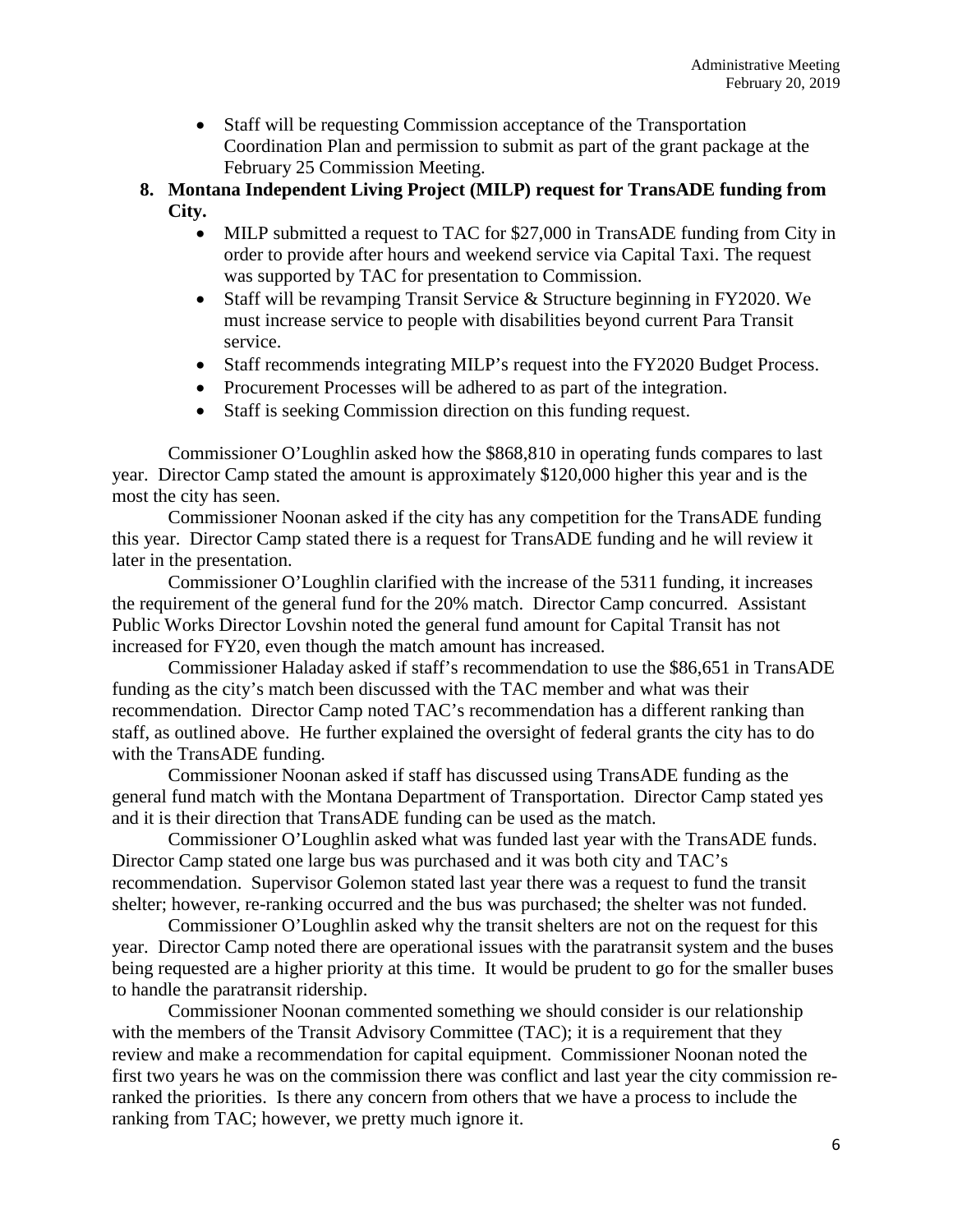Manager Cortez asked Director Camp who are the members on the Transit Advisory Committee. Director Camp handed out a list of the members on TAC. Commissioner O'Loughlin asked if each of the members listed are voting members. Director Camp stated yes. Transit Supervisor Golemon stated all the members are voting members on regular items; however, the Executive Committee consisting of the Chair, Vice-Chair and Secretary are the ranking committee. Manager Cortez asked if TAC is an advisory committee to the city. Transit Supervisor Golemon stated TAC is an advisory body set up, as a requirement through MDT. The members are not appointment by the City Commission.

Commissioner Noonan stated this discussion points out the issue of giving more validity of public input; we need to integrate this process. Members of the TAC represent crucial organizations within the community.

Attorney Jodoin clarified the TAC is a federal requirement through MDT and not created by city. What staff is asking the commission is what grant applications the city should submit. All of the other community entities will submit their individual grants and MDT will review and make the decision on funding. If the city applies for and is awarded funding for the RMDC vehicle, we will pass through the funds and administer the grant. Mayor Collins clarified the other community entities can apply for grants. Attorney Jodoin stated the process is open to other entities and noted last year the Montana Independent Living Project (MILP) did not submit a grant request. Mayor Collins asked what grants has MILP received over the last few years.

Manager Cortez stated the issue is if the commission wants staff to bring forward staff's recommendation or TAC's recommendation for the capital equipment requests. Mayor Collins noted he is not ready to give direction until he fully understands the process.

Director Camp noted two ago years MILP received a grant for an ADA mini-van. Capital Transit Supervisor Golemon concurred that MILP did receive a grant for an ADA accessible mini-van that is being used by Capital Taxi. He noted all entities who are non-profits could apply for grants. MDT has their own ranking process and every entity requesting capital funding, has to submit a grant application. Director Camp stated staff's recommendation and request for capital equipment has been decreased by approximately \$100,000 after reviewing purchasing the smaller bus versus a large bus.

Commissioner O'Loughlin stated she is hesitant to re-rank TAC's recommendation. Last year, the city submitted the letter to re-rank priorities and she feels less comfortable to do so again this year. If the commission is being asked to do this, they need additional information and more time to review the information. Rebuild the relationships with the TAC members is a high priority. Mayor Collins concurred with Commissioner O'Loughlin's comments.

Commissioner Haladay referred to the information in the February 25 city commission meeting packet and noted the information the commission has received is strictly the 5311 Operating Fund Budget. Assistant Public Works Director Lovshin stated what staff is addressing is the 5311 funding and after staff receives further direction, staff will bring forward the entire Capital Transit budget.

Further discussion was held on personnel services, costs for FY19 versus the proposed FY20 numbers for the Capital Transit budget. Assistant Director Lovshin spoke of the overall capital transit budget, both revenues and expenditures. Manager Cortez noted staff would update the revenues/expenditures prior to the city commission meeting.

Commissioner Noonan asked if there is money for equipment in the total Capital Transit budget. Assistant Director Lovshin stated if we do not receive the grant funding, the total for capital for FY20 is \$41,000, which would cover the costs of the heating and insulation to convert cold storage bus barn to warm storage and for radios in the buses.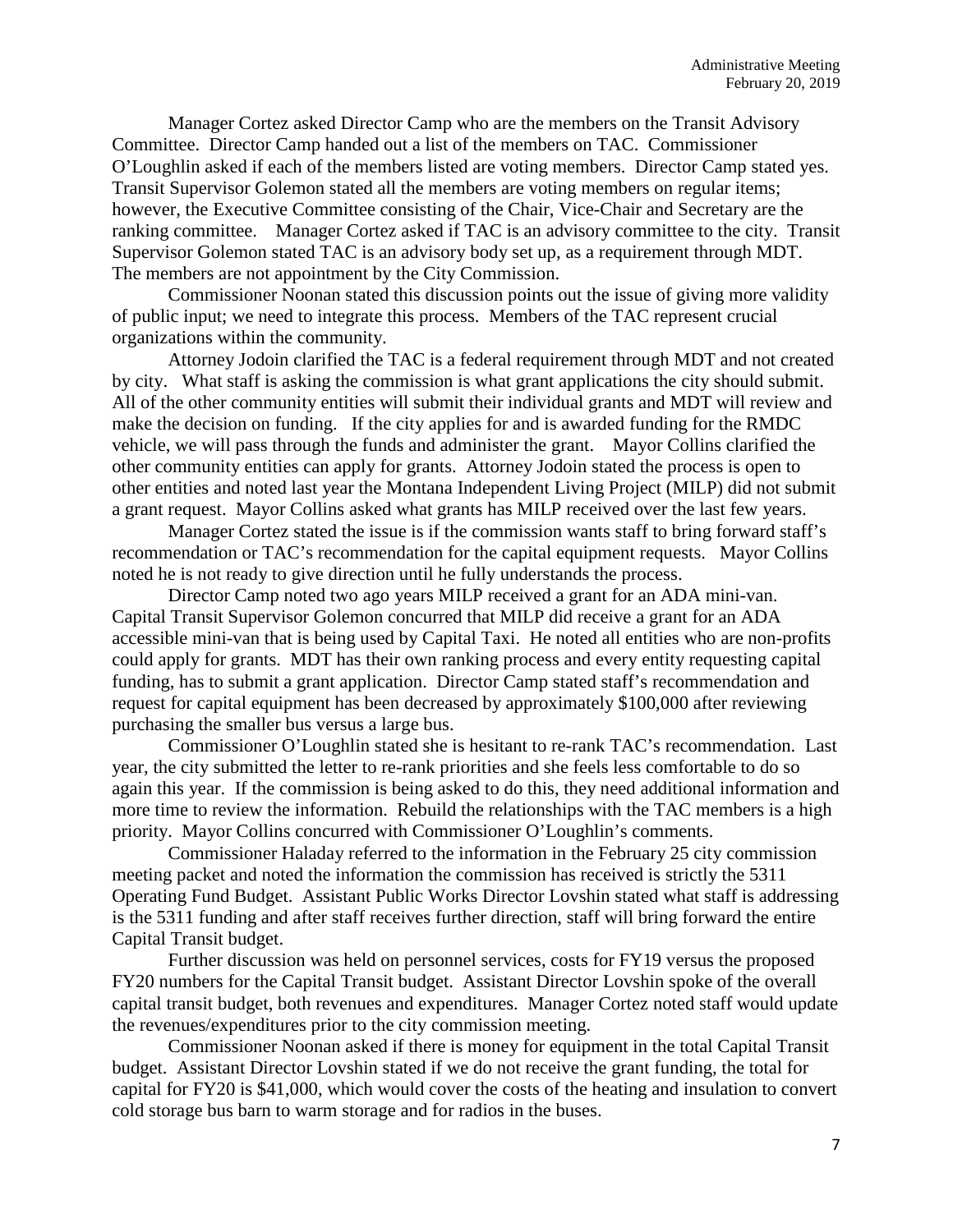Public Comment – Kathy Marks spoke in support of Rocky Mountain Development Council's (RMDC) request for a new 12-passenger bus. RMDC provides transportation to many senior citizens.

Director Camp confirmed staff would bring forward to the February 25 city commission meeting, TACs recommendation for capital equipment.

Manager Cortez stated she has requested funding to hire a consultant to complete a transit strategy; this will identify gaps in service. In this case, there is a gap of service for citizens with disabilities for after-hours service. Incorporate this request into transit strategy and in doing so, whatever procurement process is put into place is open for anyone to compete.

Commissioner Noonan clarified by doing it this way we avoid the problem of having to administer the grant. Director Camp concurred. Commissioner Noonan asked for clarification on the comment that "we must increase service to people with disabilities beyond current Para Transit Service". Director Camp commented the paratransit service is not available after 6:30 p.m., no weekend service and service on a few holidays. However, the need to increase service still exists. Staff is looking at integrating the need for additional paratransit services. Commissioner Noonan asked if it is a requirement for the city to increase paratransit services. Director Camp stated the recommendation is based on the need and not a requirement; we are required to offer the paratransit service during the hours our fixed routes are operating.

Transit Supervisor Golemon stated last year one of the objections achieved was providing holiday services on a limited schedule. Other items to consider is the hours of operations and providing weekend service; which would increase costs. Director Camp noted staff is still looking at community partnerships.

Commissioner Haladay stated he likes the idea of working with community providers. It is important to rebuild the relationship with the community partners. He referenced the procurement process and asked what does this look like. Commissioner Haladay noted what he understood is MILP has previously stated \$27,000 did not fill the entire need and they were going to do some backfilling. Do we know what sideboards we are looking at to include in the RFP to fund this. Manager Cortez stated the procurement process would be brought back to the commission to identify the gaps and give direction on how to proceed. Staff will bring ideas and options; however, it will be a policy decision.

Attorney Jodoin reiterated and reminded at MILP does have a lawsuit filed against the city regarding the para-transit. The city has not served the city; however, we cannot discuss para-transit with MILP due pending litigation.

### **Community Development**

**Proposed Urban Renewal District (Capital Hill Mall) –**Director Haugen reported the owners of the former Capital Hill Mall, Capital Hill Investment LLC, met with City staff to discuss the possibility creating an Urban Renewal District (URD) centering on the mall property. A map showing a concept for the URD boundaries was included in the meeting packet. Mark Esponda, representative for the owner stated that it was their intent to build residential housing, retail/office space and a hotel on the site. If an URD were created and tax increment financing (TIF) funds were generated from the development of the site, those funds could be used for needed infrastructure improvements (water, sewer, street improvements) on the site and to assist with further implementation of the city's housing goals.

The proposal is to get consensus for beginning the process for creating an Urban Renewal District for the Capital Hill Mall area.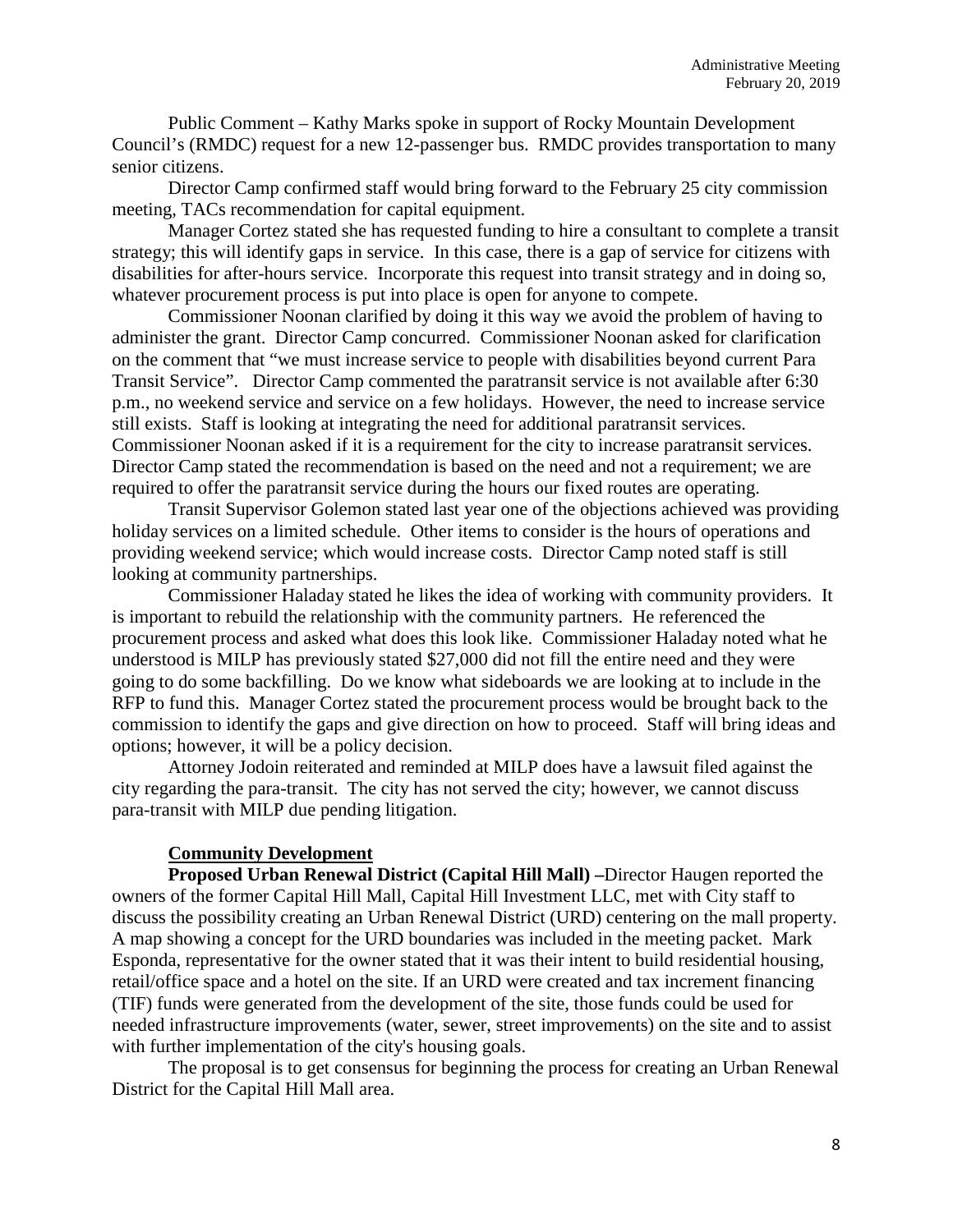### **Public Impact**

- The creation of an Urban Renewal District would assist in the redevelopment of the site, in addition to the surrounding area.

- It would spur other redevelopment in an area that is considered an entryway corridor - It will create opportunities for housing and other commercial development that are located centrally to several key areas of the city including the downtown the hospital district, and the Capital complex

Commissioner Noonan asked if this area is part of the opportunity zone. Director Haugen stated no. Commissioner Noonan asked how the TIF bills are doing this legislative session. Director Haugen stated several of the TIF bills have not come out of committee so far this year. She then spoke on three individual bills that have been introduced and where they are in the process.

Commissioner Haladay stating assuming the commission wants to move forward, from a reappraisal standpoint, would be it better to activate the new district in 2020. Director Haugen stated the base year would be the taxable values as of December 31. Staff will confirm the fact with the Department of Revenue, that they will use the value when the mall is demolished versus when the building was still standing.

Commissioner Haladay referenced the corridor from Montana to Fee and 9<sup>th</sup> Avenue to Prospect and asked if there has been any discussion with the zoning commission to adopt design standards for that corridor. Have we thought about a TIF District in conjunction with design standards. Director Haugen stated the zoning commission does not have a desire to consider design standards but to stay with the regulatory process and not the subjective process. After the downtown zoning is complete, the Zoning Commission could look at adopting different standards for entryway corridors; including landscaping and signs.

Commissioner Haladay referenced the entryway corridors and asked if there is discussion to have new zoning type. Director Haugen stated yes, as the entryways could not be zoned the standard B-2; it would be a new zoning category and not an overlay. Commissioner Haladay referenced the previous Urban Renewal Districts and noted the Planning Board had to determine the zoning was in-line with the proposed uses in the district. He asked what happens if the city moves forward with the new district and then it is then re-zoned. Director Haugen explained with the previous districts, state statute stated the Planning Board was to find the zoning to be in compliance with the urban renewal district. However, there is no requirement under state statute. She then gave an overview of the requirements for designating the zoning for an Urban Renewal District.

Manager Cortez noted the commission has given the direction to pursue the process. No policy decision is needed at this time. Commissioner Haladay stated the district map was drawn larger because of the entryway corridor and not being created specifically for the benefit of the mall property. Manager Cortez concurred and noted the map was drawn to include different levels of affordable housing within the district and other uses within the area.

#### **6. Committee discussions**

Helena Citizens Council – HCC Representative Carolan Bunegar gave a PowerPoint presentation on Improving Volunteering to the Community of Helena by its citizens. Mayor Collins on behalf of the commission thanked Ms. Bunegar for the presentation.

**7. Review of agenda for February 25, 2019 Commission meeting –** No discussion held.